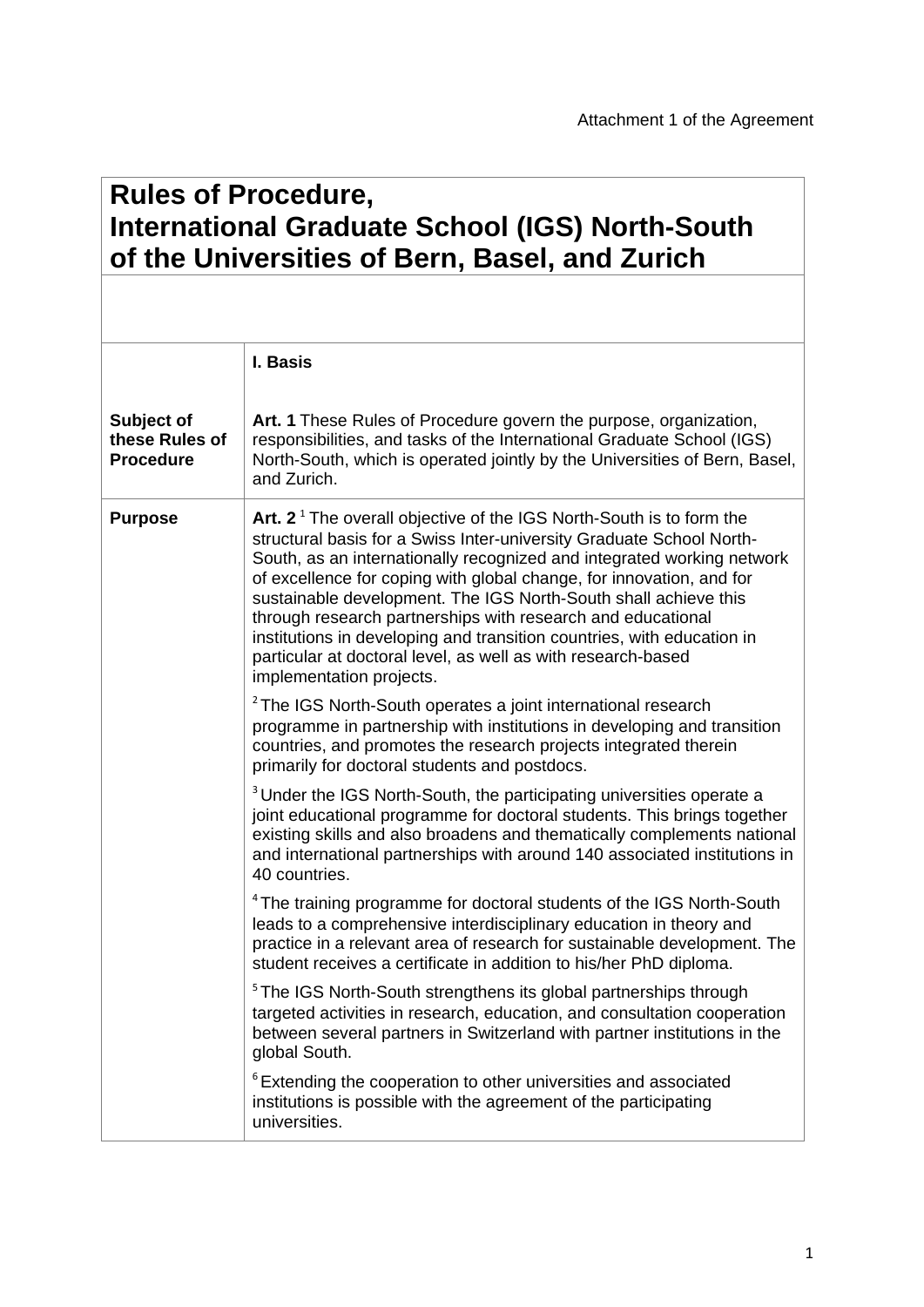|                    | II. Organization of the IGS North-South                                                                                                                                                                                                                                                                                                                                                                                                                                                                                                                                                                                                                                                                                                                                                                                                                                                                                                                                                                                                                                                       |
|--------------------|-----------------------------------------------------------------------------------------------------------------------------------------------------------------------------------------------------------------------------------------------------------------------------------------------------------------------------------------------------------------------------------------------------------------------------------------------------------------------------------------------------------------------------------------------------------------------------------------------------------------------------------------------------------------------------------------------------------------------------------------------------------------------------------------------------------------------------------------------------------------------------------------------------------------------------------------------------------------------------------------------------------------------------------------------------------------------------------------------|
|                    | 1. General                                                                                                                                                                                                                                                                                                                                                                                                                                                                                                                                                                                                                                                                                                                                                                                                                                                                                                                                                                                                                                                                                    |
| Organization       | Art. 3 The IGS North-South has the following organizational units:<br>a Board,<br><b>b Supervisory Teams,</b><br>c Directorate,<br>d Management Centre.                                                                                                                                                                                                                                                                                                                                                                                                                                                                                                                                                                                                                                                                                                                                                                                                                                                                                                                                       |
|                    | 2. Board                                                                                                                                                                                                                                                                                                                                                                                                                                                                                                                                                                                                                                                                                                                                                                                                                                                                                                                                                                                                                                                                                      |
| <b>Composition</b> | Art. 4 <sup>1</sup> The IGS North-South is led by a Board.<br>$2$ The Board has at least 7 and at most 15 members, depending on the<br>number of partners of the IGS North-South. Each of the participating<br>universities appoints two Board members, who should preferably be<br>working in North-South research. Board members are elected by the<br>Boards of the respective participating universities for a term of four<br>years, and may stand for re-election. All Board members have voting<br>rights and decisions are taken by qualified majority of those present.<br><sup>3</sup> Depending on the size of the Board, up to three external members<br>(e.g. from the Federal Administration or the partner countries) can be<br>represented on the Board. These members are elected by the Board for<br>a duration of four years; re-election is possible.<br><sup>4</sup> The Executive Director shall act as Secretary of the Board.<br><sup>5</sup> The delegates of the respective universities on the Board take it in<br>turns to hold the annually rotating presidency. |
| <b>Tasks</b>       | Art. $5^{\text{1}}$ The Board shall:                                                                                                                                                                                                                                                                                                                                                                                                                                                                                                                                                                                                                                                                                                                                                                                                                                                                                                                                                                                                                                                          |
|                    | a undertake the overall supervision of the IGS North-South and decide<br>its strategic direction.<br>b delegate and monitor the operational management of the IGS North-<br>South, as far as these are not carried out by the Supervisory Teams,<br>Directorate, and the Executive Director.                                                                                                                                                                                                                                                                                                                                                                                                                                                                                                                                                                                                                                                                                                                                                                                                  |
|                    | c confirm the Supervisory Teams.                                                                                                                                                                                                                                                                                                                                                                                                                                                                                                                                                                                                                                                                                                                                                                                                                                                                                                                                                                                                                                                              |
|                    | d ensure the existing range of courses on the recommendation of the<br>Supervisory Teams, in agreement with the faculties and in<br>accordance with the contracts or service agreements of the parties<br>involved. It can initiate new course contents.                                                                                                                                                                                                                                                                                                                                                                                                                                                                                                                                                                                                                                                                                                                                                                                                                                      |
|                    | e ensure the connection between the Boards of the participating<br>universities. Agreements concern, in particular, course content,<br>curricula, admission procedures, and final certificates.                                                                                                                                                                                                                                                                                                                                                                                                                                                                                                                                                                                                                                                                                                                                                                                                                                                                                               |
|                    | f decide on the research and education programme as well as the<br>budget of the IGS North-South.                                                                                                                                                                                                                                                                                                                                                                                                                                                                                                                                                                                                                                                                                                                                                                                                                                                                                                                                                                                             |
|                    | g submit applications to the Boards of the respective Universities for<br>contributions to the IGS North-South.                                                                                                                                                                                                                                                                                                                                                                                                                                                                                                                                                                                                                                                                                                                                                                                                                                                                                                                                                                               |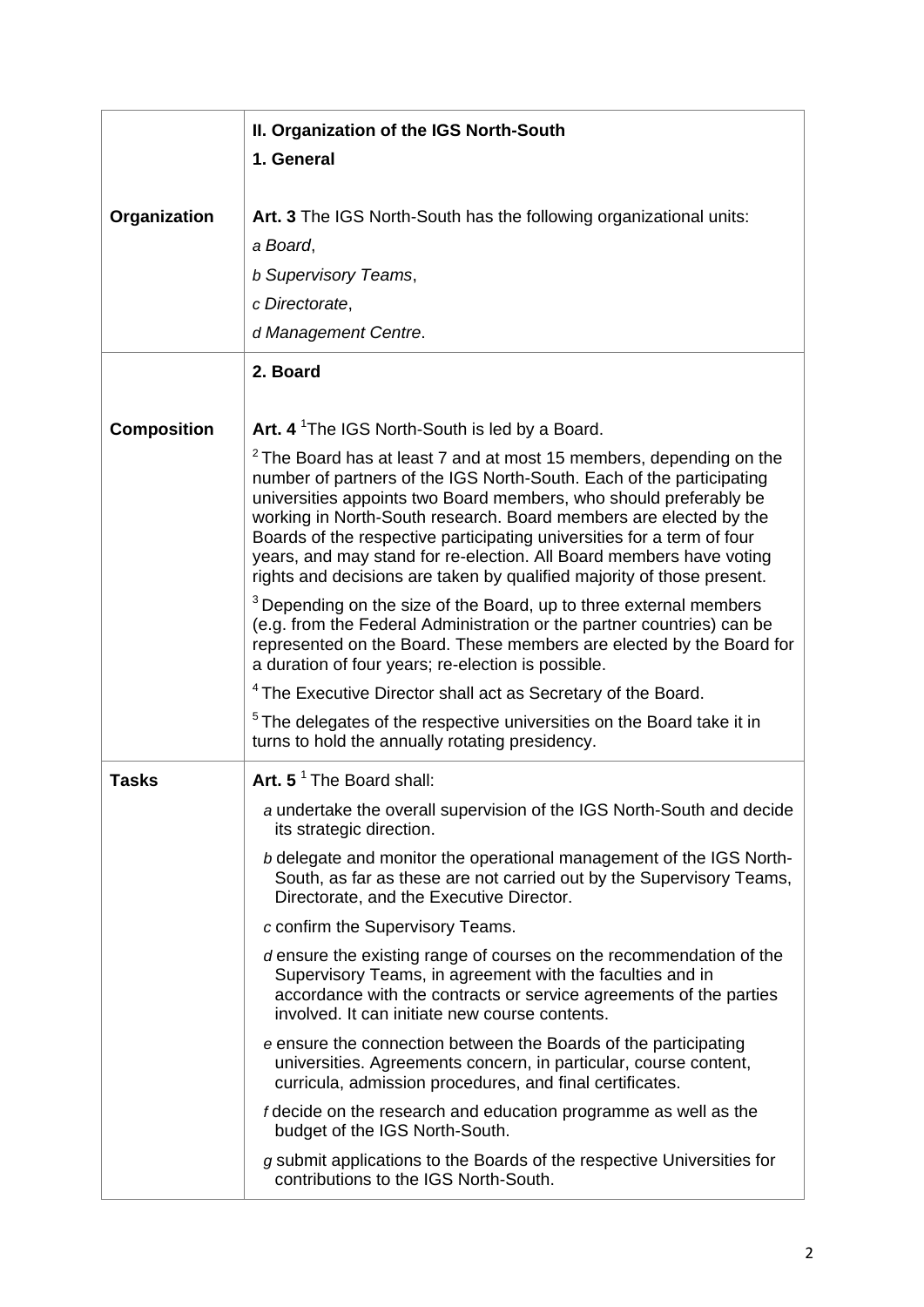|                                    | h contribute to the networking of the IGS North-South in Switzerland<br>and to strengthening the international network.                                                                                                                                                                                                            |
|------------------------------------|------------------------------------------------------------------------------------------------------------------------------------------------------------------------------------------------------------------------------------------------------------------------------------------------------------------------------------|
|                                    | <sup>2</sup> fulfils all other tasks not assigned to another organizational unit of the<br>respective universities.                                                                                                                                                                                                                |
| <b>Resolution</b>                  | Art. 6 <sup><math>1</math></sup> The Board takes its decisions with a majority of the members<br>present. For a resolution to be valid, at least two-thirds of the members<br>(rounded down to the nearest whole number) must be present. In the<br>event of a tie, the president has the casting vote.                            |
|                                    | $2$ For the following decisions, a qualified majority or unanimity is<br>necessary:                                                                                                                                                                                                                                                |
|                                    | a A dissolution of the IGS North-South requires the approval of all<br>university delegates on the Board.                                                                                                                                                                                                                          |
|                                    | b The enlargement of the IGS North-South with the addition of<br>partners requires the approval of all university delegates on the<br>Board.                                                                                                                                                                                       |
|                                    | c A majority of two-thirds of all Board members (rounded down as<br>above) are required for:                                                                                                                                                                                                                                       |
|                                    | - the application for the appointment of the Executive Director of the<br>IGS Directorate, and                                                                                                                                                                                                                                     |
|                                    | - changes to the Rules of Procedure.                                                                                                                                                                                                                                                                                               |
|                                    | 3. Supervisory Teams                                                                                                                                                                                                                                                                                                               |
|                                    |                                                                                                                                                                                                                                                                                                                                    |
|                                    |                                                                                                                                                                                                                                                                                                                                    |
| <b>Supervisory</b><br><b>Teams</b> | Art. $71$ The Supervisory Teams are specialized teams for the evaluation<br>and supervision of doctoral students and postdocs. The number of<br>Supervisory Teams as well as their specialization depends on the<br>number of registered doctoral students and postdocs, and their project<br>topics.                              |
|                                    | <sup>2</sup> Each Supervisory Team consists of at least three members, of which<br>at least one is a member of the Board and one is as a member of the<br>faculty at which the candidate will complete his/her studies. The<br>respective doctoral regulations may define further requirements of the<br>Supervisory Team members. |
|                                    | <sup>3</sup> The Supervisory Teams constitute themselves.                                                                                                                                                                                                                                                                          |
|                                    | <sup>4</sup> The members of the Supervisory Teams are elected by the Board for<br>four years. Re-election is possible.                                                                                                                                                                                                             |
|                                    | <sup>5</sup> The Supervisory Teams are responsible for:                                                                                                                                                                                                                                                                            |
|                                    | a evaluation of dissertation and postdoc applications,                                                                                                                                                                                                                                                                             |
|                                    | b selection of candidates,                                                                                                                                                                                                                                                                                                         |
|                                    | c drawing up an agreement with the doctoral student as well as<br>monitoring compliance with the agreement.                                                                                                                                                                                                                        |
|                                    | <i>d</i> recommendations to the Board for an appropriate curriculum for<br>doctoral students in the appropriate department.                                                                                                                                                                                                        |
|                                    | e the necessary basic training courses,                                                                                                                                                                                                                                                                                            |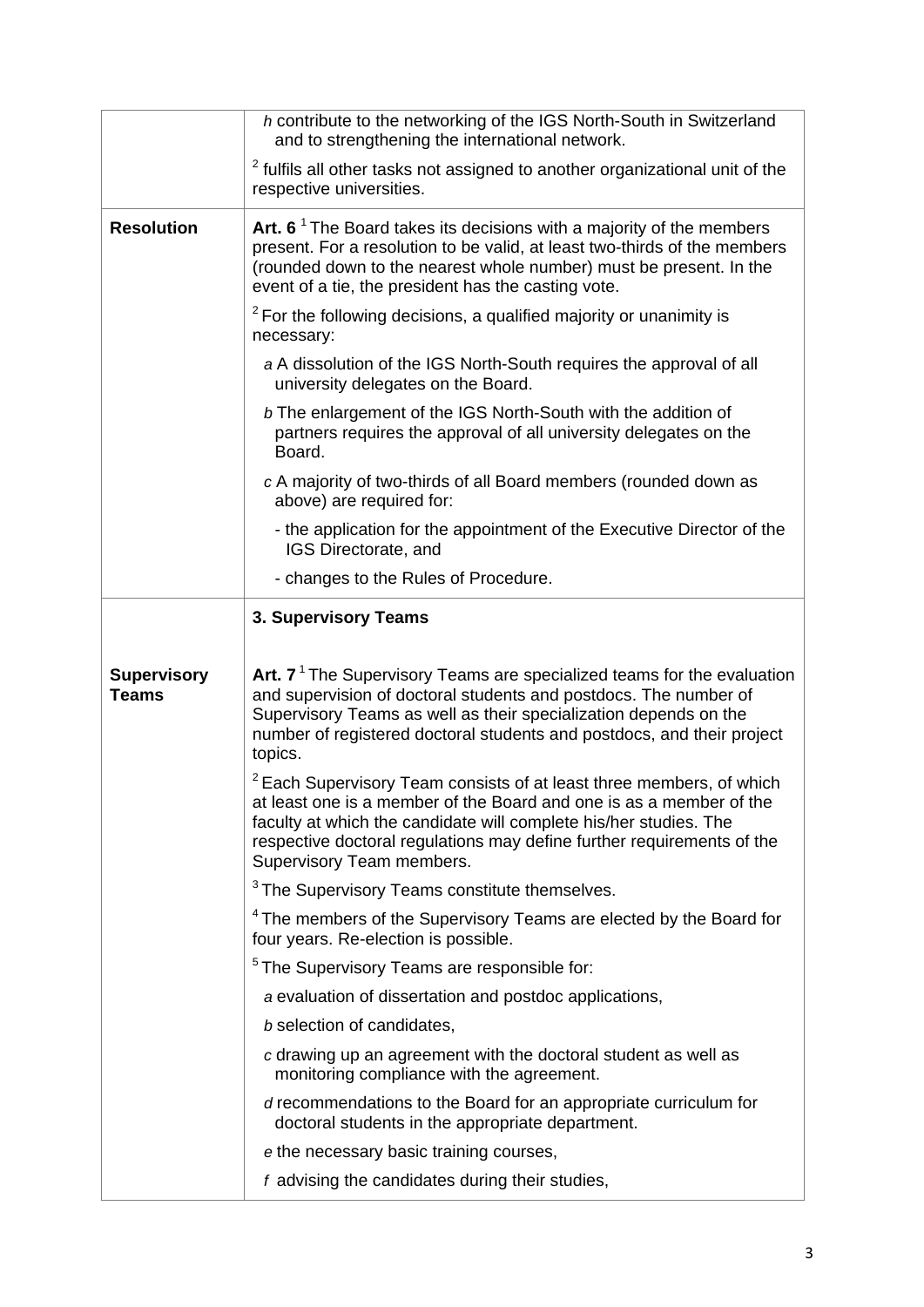|                                     | g reviewing the candidates' annual reports,                                                                                                                                                                                                                      |
|-------------------------------------|------------------------------------------------------------------------------------------------------------------------------------------------------------------------------------------------------------------------------------------------------------------|
|                                     | h further duties specified by the Board.                                                                                                                                                                                                                         |
|                                     | 4. Directorate                                                                                                                                                                                                                                                   |
|                                     |                                                                                                                                                                                                                                                                  |
| <b>Directorate</b>                  | Art. 8 <sup>1</sup> The Directorate is responsible for the operational management<br>of the IGS North-South and consults regularly. The Directorate consists<br>of two representatives of the Board as well as the Executive Director of<br>the IGS North-South. |
|                                     | <sup>2</sup> The Directorate shall:                                                                                                                                                                                                                              |
|                                     | a support and control the work of the Management Centre,                                                                                                                                                                                                         |
|                                     | b coordinate the research and education programme,                                                                                                                                                                                                               |
|                                     | c organize joint activities and events,                                                                                                                                                                                                                          |
|                                     | d communicate with higher bodies of research funding, development<br>cooperation, politics, business, and civil society,                                                                                                                                         |
|                                     | e convene Board meetings                                                                                                                                                                                                                                         |
|                                     | f undertake further duties specified by the Board.                                                                                                                                                                                                               |
|                                     | <b>5. The Executive Director</b>                                                                                                                                                                                                                                 |
|                                     |                                                                                                                                                                                                                                                                  |
| <b>Executive</b><br><b>Director</b> | Art. 9 <sup>1</sup> The Executive Director is appointed by the University of Bern's<br>Board of Directors at the request of the IGS North-South Board.                                                                                                           |
|                                     | <sup>2</sup> The Executive Director shall:                                                                                                                                                                                                                       |
|                                     | a head the Management Centre of the IGS North-South,                                                                                                                                                                                                             |
|                                     | b coordinate the research and training programme in cooperation with<br>the Directorate for approval by the Board,                                                                                                                                               |
|                                     | c coordinate the research programme and the research plans of the<br><b>IGS</b>                                                                                                                                                                                  |
|                                     | North-South,                                                                                                                                                                                                                                                     |
|                                     | d develop the integrative training strategy in cooperation with IGS<br>North-South partners,                                                                                                                                                                     |
|                                     | e carry out the budgeting and accounting for the IGS North-South for<br>approval by the Board,                                                                                                                                                                   |
|                                     | f coordinate the acquisition of third-party funding and the participation<br>in research projects,                                                                                                                                                               |
|                                     | g prepare Board meetings and meeting minutes,                                                                                                                                                                                                                    |
|                                     | h undertake further duties specified by the Board.                                                                                                                                                                                                               |
|                                     | <b>6. Management Centre</b>                                                                                                                                                                                                                                      |
|                                     |                                                                                                                                                                                                                                                                  |
| <b>Management</b><br><b>Centre</b>  | Art. 10 The Management Centre supports the implementation of the<br>IGS North-South through the following administrative and content-<br>related activities:                                                                                                     |
|                                     | a carries out finance and personnel management,                                                                                                                                                                                                                  |